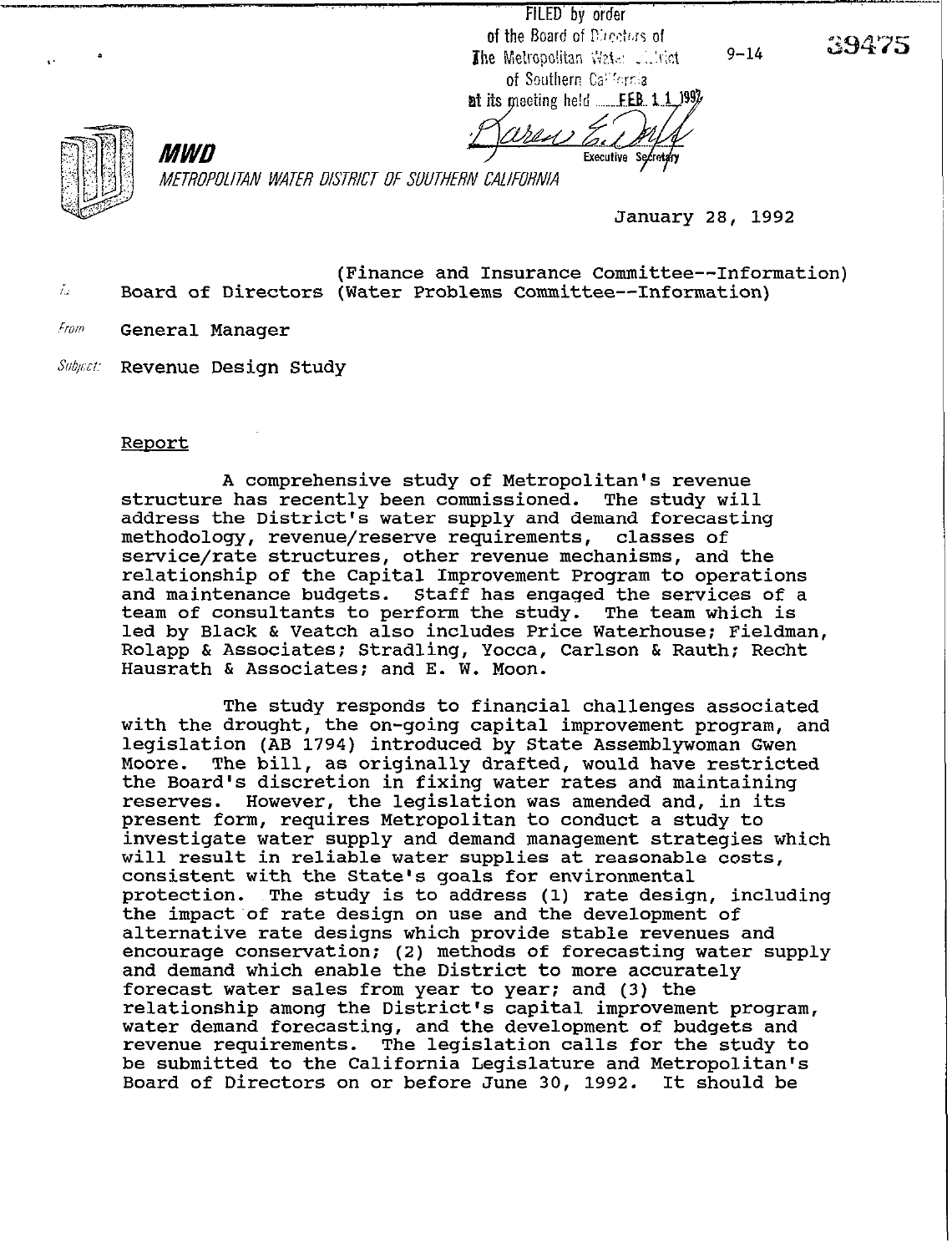. . . . . . . 7

noted that AB 1794 was introduced in March 1991 as a two-year bill and, to date, has not been approved by the Legislature.

firms. Requests for proposals (RFP) were sought from 26 Eight proposals were received. Attachment 1 lists the firms which responded to the RFP. The proposals were evaluated on (1) the experience of the firms in revenue and rate studies for the water industry, utilities and governmental agencies: (2) qualifications and depth of assigned staff, particularly in rate studies and water resource engineering: (3) approach to the study including use of subcontractors: (4) availability and accessibility of staff to accomplish the project in the timeframe required; and (5) cost effectiveness. Additionally, the firms were required to evidence affirmative action/equal opportunity plans.

The team headed by Black and Veatch was selected based on the depth of their experience and expertise. The project team is comprised of experts in the field of water utility management, financing, rates and law. Woman-owned and minority-owned business enterprises are part of the team. The cost of the study will not exceed \$240,000. Funds are available under the Annual Budget Appropriation.

Work has commenced, and one of the first items of work is to develop a questionnaire that will be sent to each director within the next few weeks. As part of the questionnaire, there will be a place to indicate if a director wishes to be interviewed for the study. Additionally, a member agency advisory committee will be established to provide input.

A task team consisting of representatives from the Finance, Planning, Resources, and Engineering divisions has been established to review the work of the consultants. It is anticipated that an initial draft of the study will be submitted to staff during April, and the final report will be submitted to your Board at its June 1992 meeting. As the study progresses, staff will provide updates to your Board.

## Board Committee Assignments

This letter was referred to:

The Finance and Insurance Committee pursuant to its authority to determine revenues to be obtained through sales of water under Administrative Code Section 2441(e).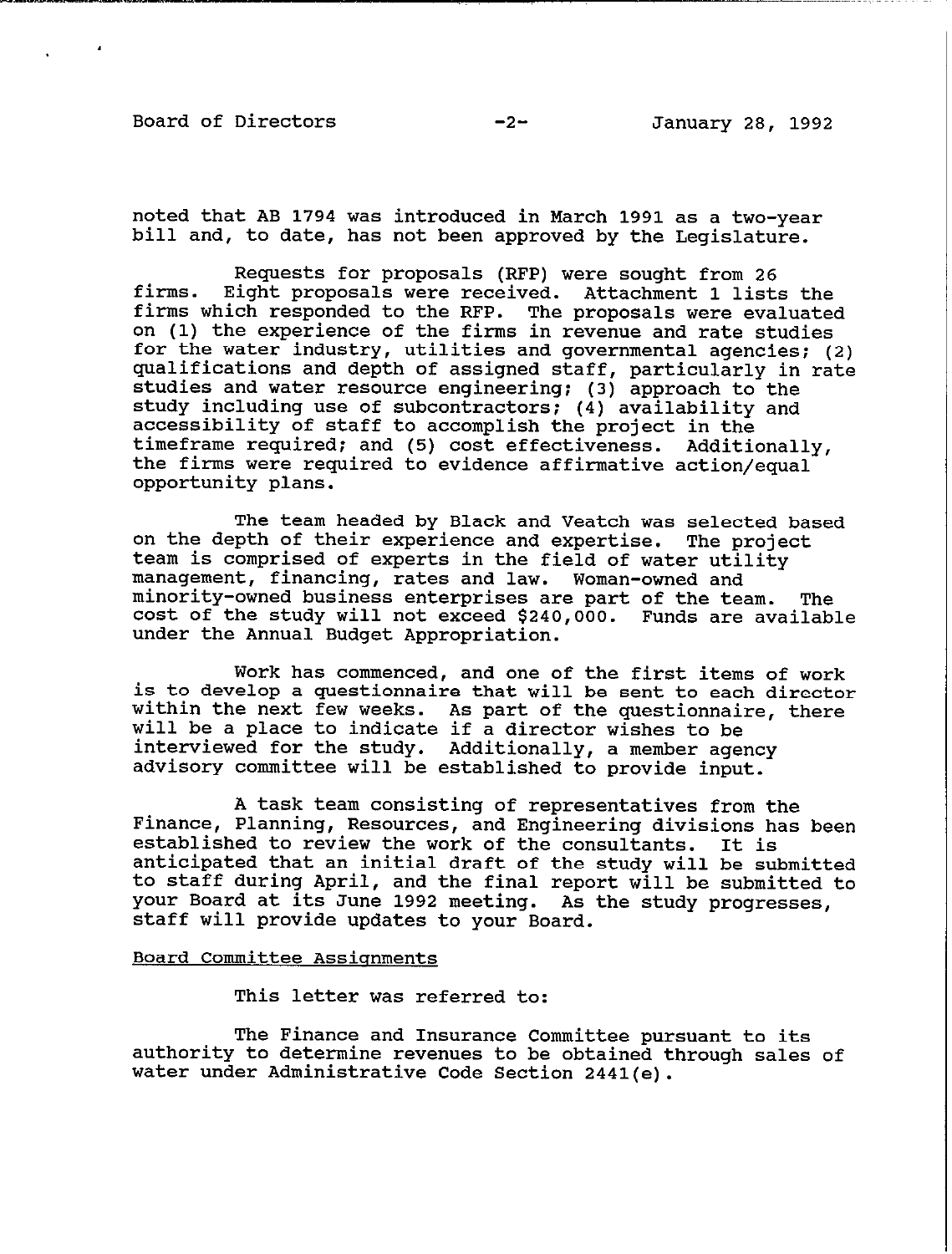Board of Directors -3- January 28, 1992

. '

The Water Problems Committee pursuant to its authority to determine the selling prices of water under Administrative Code Section 2481(c).

**Recommendation** 

For information only.

Ar Coronkay

MCF:lg 045MCF

Attachment